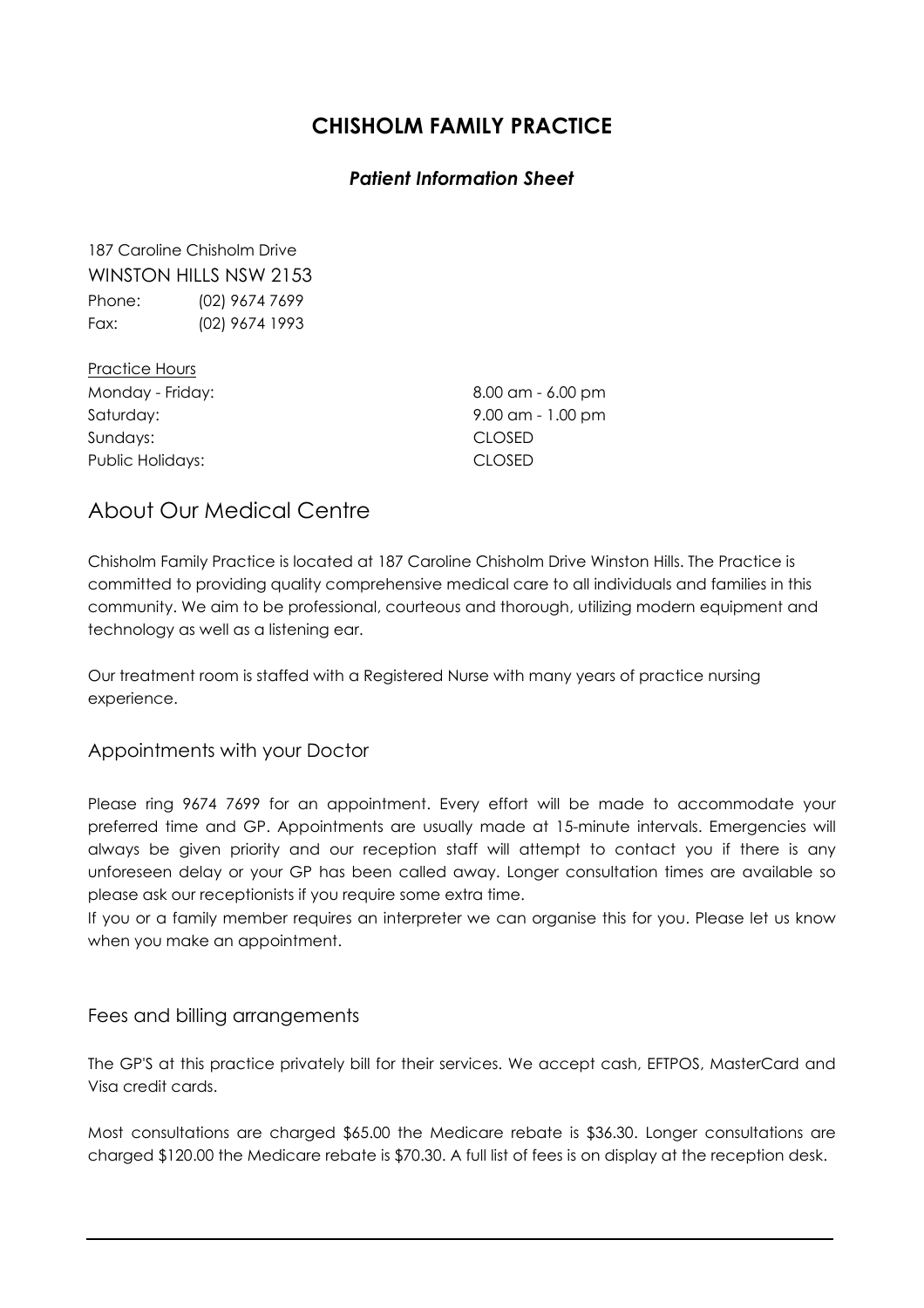# After Hours

If medical attention is required outside operating hours, a telephone call to the Practice on (02)9674 7699 will put you in contact with our after hours care we have organised with Sydney Medical Service who are an accredited medical deputising service. Doctor's after hours number if our after-hours service is unavailable - 0419856940.

# A Doctor from this practice is also available between the hours of 6pm and 7pm Monday to Friday and 8am to 9am Saturdays.

# Home Visits

Home visits are available for regular patients whose condition prevents them from attending the Practice. Please discuss fees and billing arrangements with your doctor.

# Telephone Access

Doctors in the Practice may be contacted during normal operating hours. If the doctor is with a patient, the reception staff will take a detailed message and forward this onto the doctor as soon as possible.

In an emergency, your call will always be put through to either the doctor or nurse.

# Parking and Disabled Access

On-site car parking is available as is a ramp into the main part of the surgery.

#### Your Feedback, Quality and Improvement

We have a feedback form and box located on the reception desk for patients to provide feedback. We take your feedback very seriously and will try to improve on any recommendations made from our patients.

#### Reminders System

Our practice is committed to preventative care. Your doctor will seek your permission to be included on our reminder system .We may issue you with a reminder notice from time to time offering you preventive health services appropriate to your care. If you do not wish to be part of this system, please let your doctor or reception know.

#### Medical Records and Privacy

Your medical record is a confidential document. It is the policy of this practice to maintain security of personal health information at all times and ensure this information is only available to authorised members of staff.

Chisholm Family Practice complies with the Privacy Act 1988 including the way we collect, store, use and disclose health information.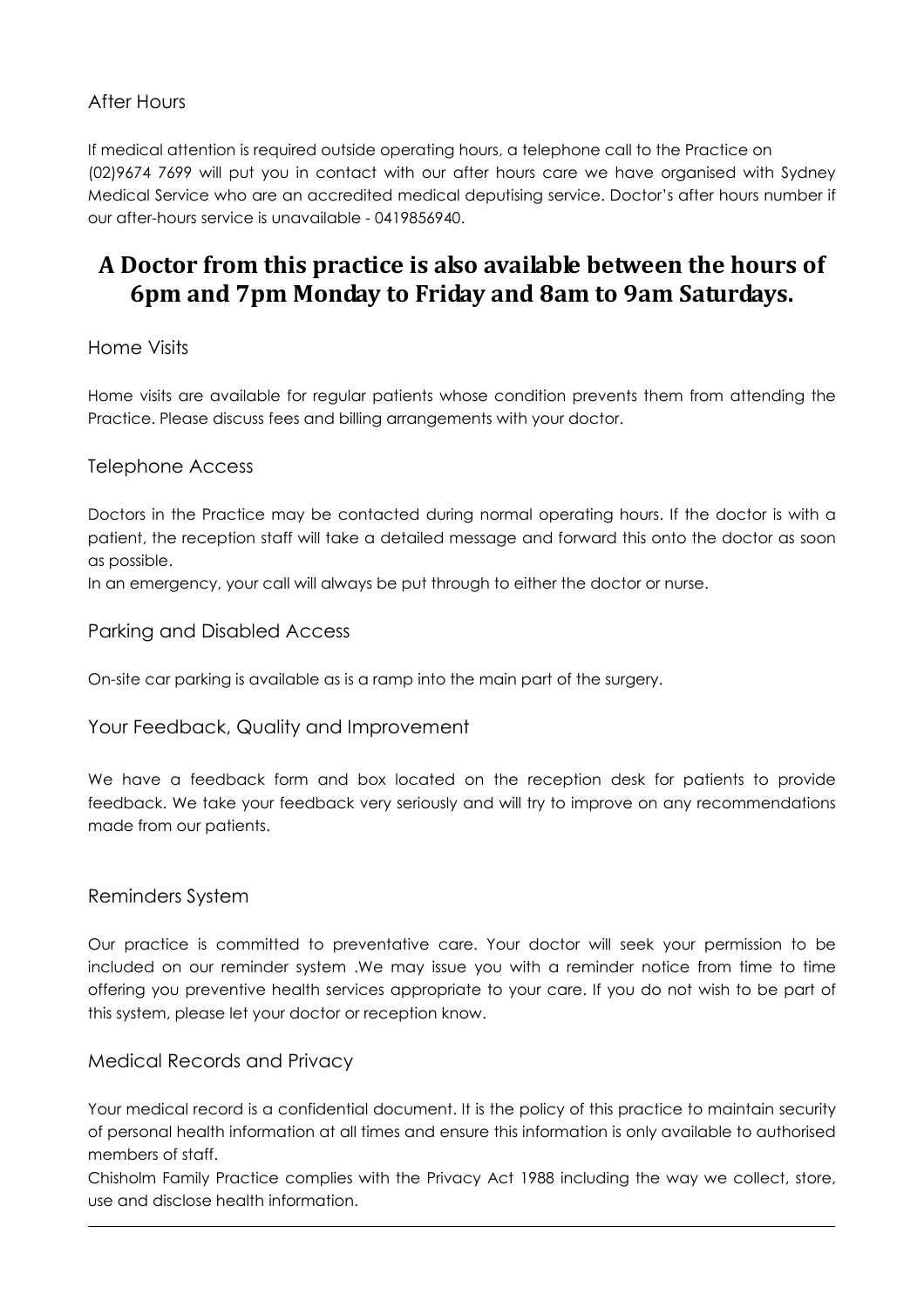For more information, please ask for a copy of our Privacy Policy Statement at reception. Should you require access to your medical information held by this centre please discuss this with your Doctor or the Practice Manager.

# Your Rights

If you have a problem with any aspect of the service you receive at our Practice we are keen to hear about it. We take your concerns, suggestions and complaints seriously. Please speak to the Practice Manager or your doctor to discuss your concerns. If you prefer to write to us please do so or use our suggestion box located in reception.

We believe that problems are best dealt within the Practice. However, if you feel the need to discuss a matter outside of the Medical Centre, you may contact the Health Care Complaints Commission.

The contact details are:

 Health Care Complaints Commission Locked Mail Bag 18 STRAWBERRY HILLS NSW 2012 Phone: (02) 9219 7444 Fax: (02) 9219 7555

This practice has a no smoking policy.

# Minor Operations

In addition to standard Medical Centre service, we also offer a range of minor operations including cryotherapy, suture lacerations and minor surgery. All our surgical instruments are sterilised to prevent cross infection.

#### OUR SERVICES

- General Practitioners Antenatal Care • Home Visits
- -
- 
- 
- 
- Preventive Medicine Sports Medicine • Immunizations
- 
- 
- 
- 
- Acupuncture Spinal (back pain) Massage Therapist